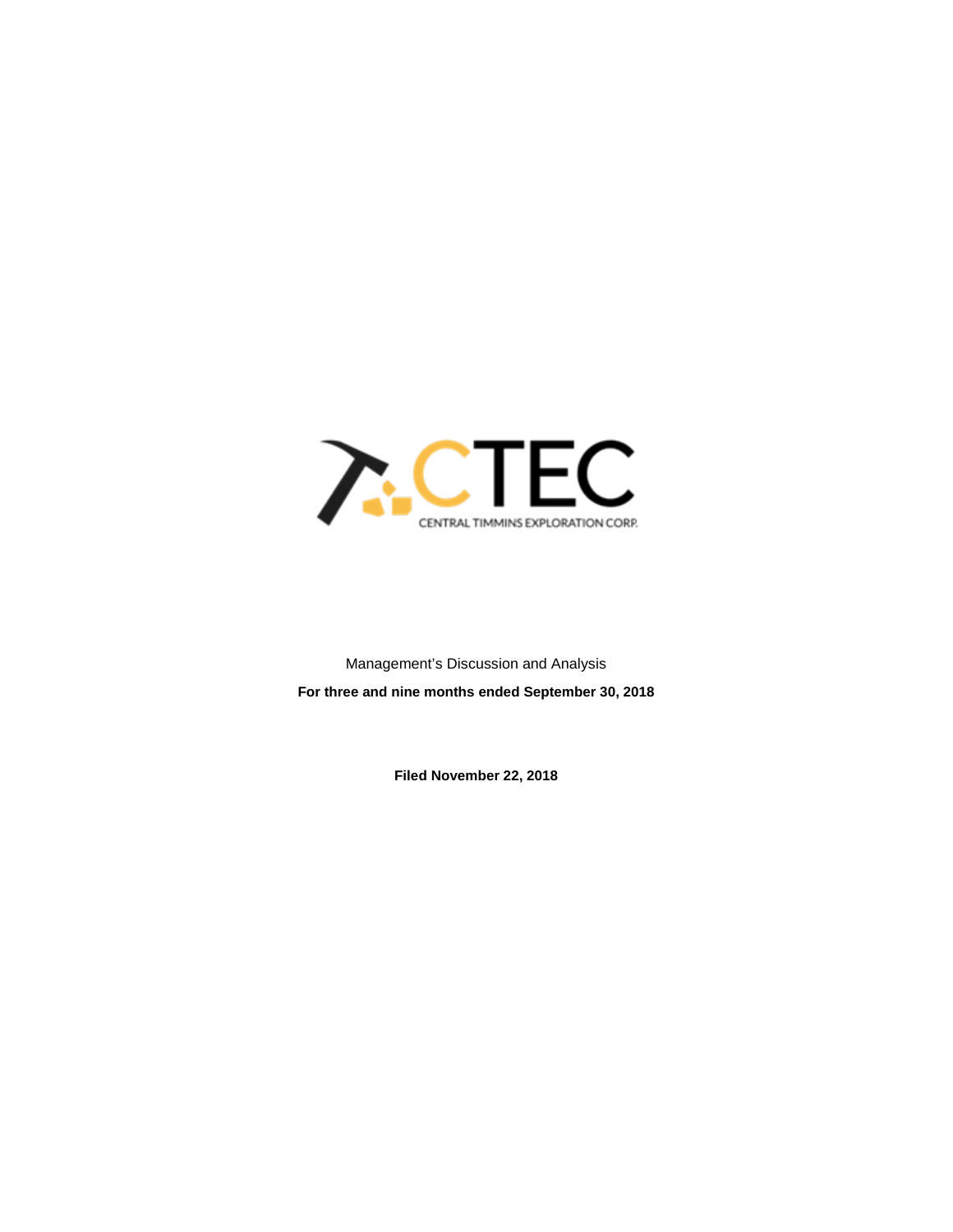

*Management's discussion and analysis (MD&A) relates to the performance, financial condition and future prospects of Central Timmins Exploration Corp. ("CTEC" or the "Company"). This MD&A should be read in conjunction with the unaudited interim condensed financial statements for the nine months ending September 30, 2018 and Notes thereto. Readers are cautioned that the MD&A contains forward-looking statements that are not historical in nature and involves risks and uncertainties. Forward-looking statements are not guarantees as to CTEC's future results as there are inherent difficulties in predicting future results. Accordingly, actual results could differ materially from those expressed or implied in the forward looking statements. Readers are encouraged to consult the Company's audited financial statements for the year ending December 31, 2017 and related notes for additional details. The unaudited interim financial statements and MD&A are prepared in accordance with International Financial Reporting Standards ("IFRS") as issued by the International Accounting Standards Board ("IASB"). All figures are in Canadian dollars unless stated otherwise. This discussion addresses matters we consider important for an understanding of our financial condition and results of operations as of November 22, 2018 and for the nine months ended September 30, 2018. The Company has adopted National Instrument 51-102F1 as the guideline in presenting the MD&A.*

## **Description of Business**

The Company is a junior mining, exploration and development company engaged in the acquisition, exploration and development of mineral resource properties in Canada. The Company was formed under the *Business Corporations Act* of Canada as Central Timmins Exploration Corp. on November 10, 2017 by articles of incorporation.

The business objective of the Company is acquiring land and exploring for base and precious metals deposits in the Timmins Camp of Ontario.

On December 22, 2017 the Company entered into a definitive purchase and sale agreement (the "Agreement") to purchase the Timmins mineral exploration properties from Claim Post Resources Inc. ("Claim Post"), for a cash consideration payable at closing of \$350,000 and a Net Smelter Returns Royalty (the "NSR") payable to Claim Post that varies from 1% to a maximum of 2%, depending upon the claims and the pre-existing NSR burden. The NSR provides CTEC the option to buy Claim Post's NSR for cash consideration of C\$1,500,000 within 24 months of closing, and if the buyout is not fully exercised, the NSR payable to CTEC is capped at C\$5,000,000 total, proceeds net (excluding any buy out payments) to Claim Post. The transaction closed on January 8, 2018 and the \$350,000 payment to Claim Post was made. The transaction was subject to regulatory and third-party approvals and customary conditions precedent. No finder's fees were payable in connection with the transaction.

The Company's initial focus has been on closing the transaction with Claim Post. With successful completion in January 2018, CTEC engaged a consultant to complete a National Instrument 43-101 ("NI 43-101") technical report for the acquired properties and has completed an Initial Public Offering to provide funding for working capital and initial exploration activities.

The Company does not hold any interests in producing or commercial mineral deposits. The Company has no production or other material revenue. There is no operating history upon which investors may rely. Commercial development of any kind will only occur in the event that sufficient quantities of mineral resources containing economic concentrations of mineral resources are discovered. If, in the future, a discovery is made, substantial financial resources will be required to establish mineral resources and/or mineral reserves. Additional substantial financial resources will be required to develop mining and processing for any mineral resources and/or mineral reserves that may be discovered. If the Company is unable to finance the establishment of mineral reserves or the development of mining and processing facilities it will be required to sell all or a portion of its interest in such property to one or more parties capable of financing such development.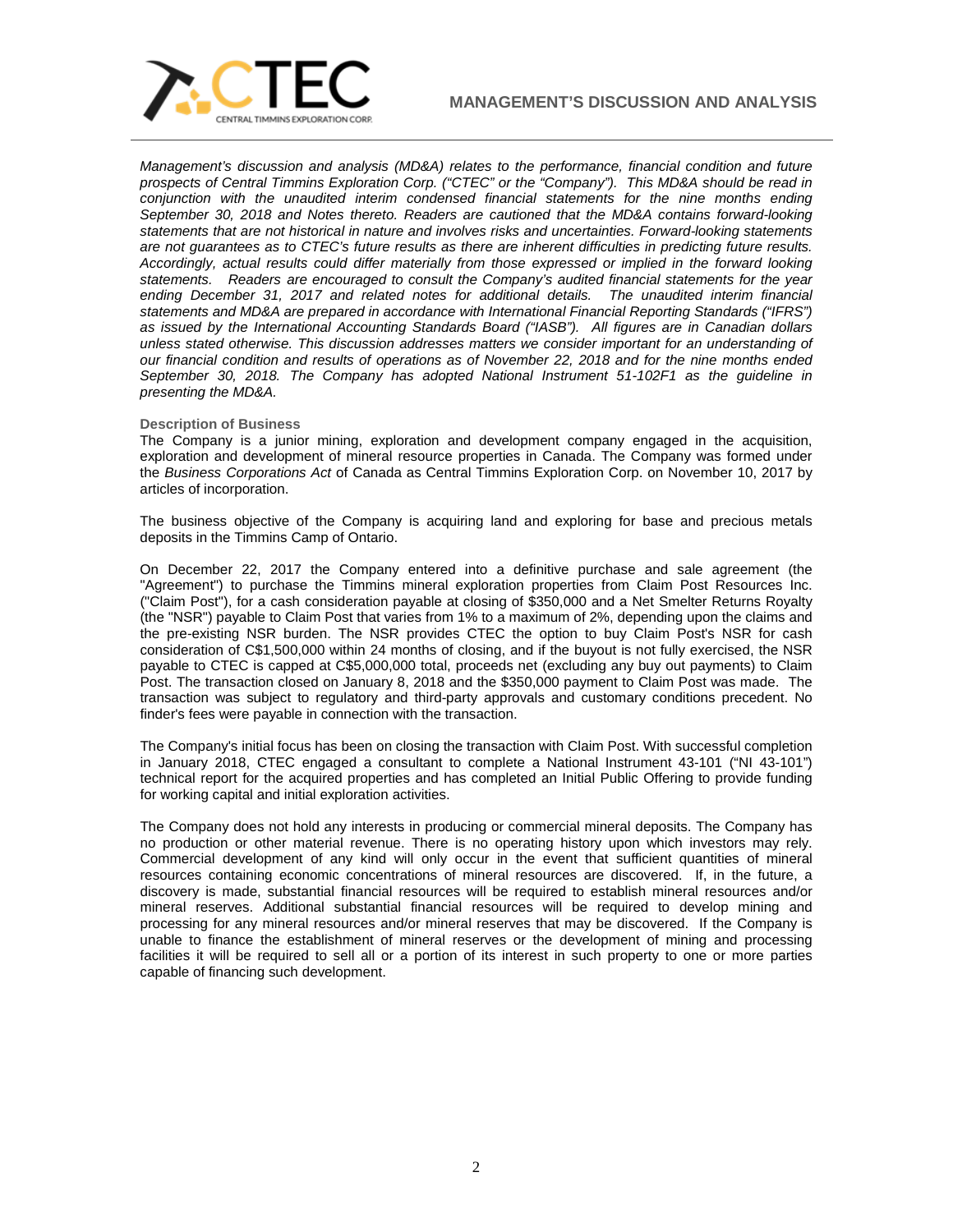

As at November 22, 2018, the directors and officers of the Company are:

| Charles Gryba   |  |
|-----------------|--|
| Neville Dastoor |  |
| Julian Kemp     |  |
| John Sullivan   |  |
| Wes Roberts     |  |
| Anjn Domoo      |  |

President, CEO and Director Corporate Secretary and Director Director Director Director Arvin Ramos Chief Financial Officer

During March 2018, the Company retained Roscoe Postle and Associates Inc. ("RPA") to prepare a NI 43- 101 Report on the Timmins Area Project. Mr. Paul Chamois, P. Eng was the independent Qualified Person on the file.

#### **Overall Performance**

The following paragraphs provide an analysis of the financial condition of the Company, results of operations, trends, events, uncertainties, and industry and economic factors that affect the Company's performance for the nine months ended September 30, 2018.

Total exploration and evaluation costs increased in the nine-month period by \$272,733 to a cumulative total of \$637,319.

As at September 30, 2018, the Company had 28,800,000 common shares outstanding.

As at September 30, 2018, the Company's cash position was \$178,222. During the nine months ending September 30, 2018, the Company closed a non-brokered private placement of 8,900,000 shares, comprised of 3,900,000 shares at \$0.05 and 5,000,000 Flow-through shares at \$0.07 per share and for an aggregate total of \$545,000. The Company will rely on equity financing to raise capital in the future.

#### Recent Events

On November 28, 2017 the Company closed a Private Placement for 15,000,000 shares at \$0.01 for proceed of \$150,000.

The Company executed a Promissory Note with directors and officers of the Company in the aggregate amount of \$350,000 on December 1, 2017. The Promissory Notes are unsecured and bear an interest at a rate of 10% calculated and payable semi-annually. The Company recorded interest \$5,465 during the period for the promissory note.

On February 26, 2018 the Company entered into a Conversion Agreement with each of its Promissory Note holders to which the parties agreed to convert \$350,000 of debt for 4,900,000 commons shares. The commons shares were valued at a fair value of \$0.05 per share for a total of \$245,000. The remaining \$105,000 was recorded as a gain on debt forgiveness in the interim condensed statement of income and comprehensive income. The accrued interest amount of \$8,438 was forgiven by the Promissory Note holders at the time of conversion was recorded as a gain on debt forgiveness in the interim condensed statement of income and comprehensive income.

On February 26, 2018 the Company closed a private placement of 8,600,000 shares, comprised of 3,600,000 shares at \$0.05 and 5,000,000 Flow-through shares at \$0.07 per share and for an aggregate total of \$530,000.

On March 12, 2018, the Company completed a private placement for aggregate proceeds of \$15,000, by issuing 300,000 shares at a price of \$0.05 per share.

On March 20, 2018, the Company entered into a memorandum of understanding (the "MOU") with the Matachewan First Nation and Mattagami First Nation (collectively, the "First Nations") pursuant to which the Company and the First Nations signaled their intent to engage in negotiations toward an impact benefit agreement (an "IBA") regarding the Timmins Project. Pursuant to the terms of the MOU, the Company has agreed to pay to the First Nations: (i) an amount equal to 2% of the recommended Phase I exploration budget on the Timmins Project, estimated to be approximately \$15,000; and (ii) an aggregate of 100,000 Common Shares and 100,000 common share purchase warrants ("Warrants") to be issued the date of the Company's Common Shares are listed on the TSX Venture Exchange. The Warrants shall be exercisable into Common Shares at a price of \$0.10 per Common Share for a period of five (5) years following the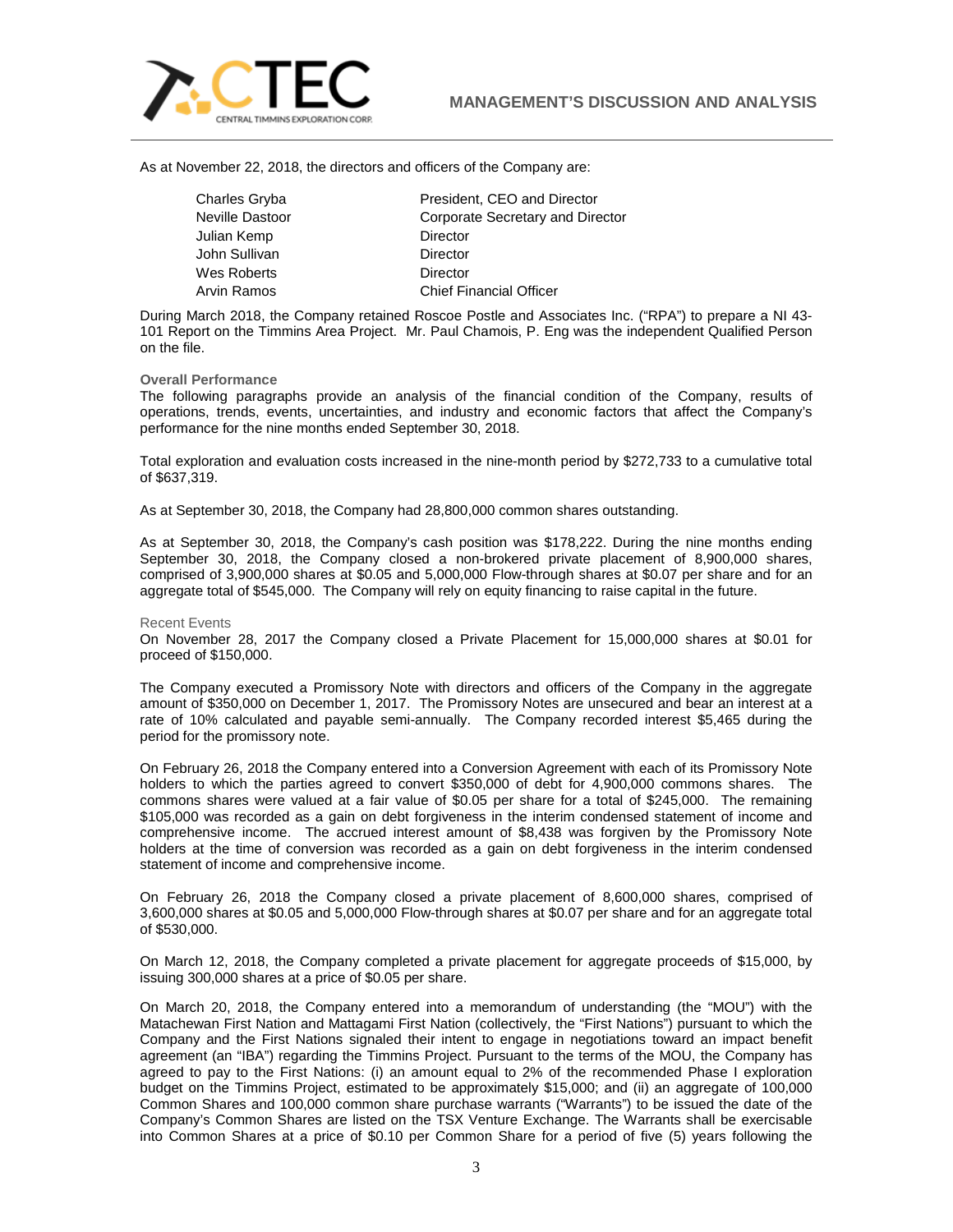

Closing Date, subject to certain vesting provisions. On October 16, 2018 both the 100,000 Common Shares and the 100,000 common share purchase warrants were issue.

On April 1, 2018, the Company entered into an agreement with a consultant related to the President and Chief Executive Officer to perform services for a term of 2 years for \$6,000 per month

On April 23, 2018, Arvin Ramos was appointed Chief Financial officer.

On April 24, 2018, the Company entered into a Mining Claim Acquisition Agreement with Goldstone Resources Inc. ("Goldstone"), to acquire 100 per cent interest in 26 mining claims located in Deloro Township, Ontario ("Faymar Property"). Upon closing, the total consideration payable to Goldstone shall be \$20,000 which will be paid by the issuance of 200,000 common shares of CTEC at a value of \$0.10 per share. Various claims are subject to a net smelter returns royalty of 0.2%.

On May 24, 2018, the Company entered into an agreement with the President and Chief Executive Officer to perform services that will commence on the date of the public offering for a term of 3 years for \$10,000 per month.

On June 18, 2018, in connection with the Faymar Agreement, the Company and Goldstone entered into a subscription receipt agreement (the "Subscription Receipt Agreement") pursuant to which the Company issued 200,000 subscription receipts ("Subscription Receipts"). Each Subscription Receipt shall, without further payment of any additional consideration, be deemed to have subscribed for one common share issuable upon conversion of the Subscription Receipts, on the earlier of one of the following events: (i) the Company completes an initial public offering and the common shares are listed for trading on a recognized public stock exchange; or (ii) the Company completing a plan of arrangement, amalgamation, reverse takeover, qualifying transaction or any other business combination pursuant to which the common shares (or shares of the resulting issuer) are listed for trading on a recognized stock exchange. This prospectus qualifies the distribution of 200,000 common shares issuable upon conversion of the Subscription Receipts in connection with the Offering.

On July 25, 2018, the Company filed a Preliminary Prospectus with the Ontario Securities Commission.

On October 4, 2018 the Company filed a Final Prospectus with the Ontario Securities Commission.

On October 16, 2018, the Company closed its initial public offering of 15,000,000 common shares at \$0.10 per share for aggregate gross proceeds of \$1,500,000. The Company's common shares commenced trading October 16, 2018 on the TSX Venture Exchange (the "Exchange") under the symbol "CTEC".

PI Financial Corp. (the "Agent") raised the \$1,500,000 in connection with the Company's IPO. The Company paid a commission of 7% of gross proceeds to the Agent, and granted the Agent 1,050,000 broker warrants to purchase common shares for a period ending twenty-four months from the date of closing. The Company also issued as a corporate finance fee, an additional 500,000 broker warrants to purchase common shares for a period ending twenty-four months from the date of closing.

CTEC has granted to the Agent an over-allotment option, exercisable for a period of 30 days following the date of closing of the IPO, to purchase up to an additional 2,250,000 common shares at a price of \$0.10 per common share to cover over-allotments, if any, and for market stabilization purposes.

The net proceeds from the IPO will be used to fund the Phase I work program as defined in the company's prospectus including: (i) diamond drilling of currently defined targets; (ii) geochemical and geophysical surveying to identify and outline additional targets; (iii) community relations and environmental and permitting work; and (iv) general corporate purposes.

Upon closing of the IPO on October 16, 2018, the Company issued 3,200,000 stock options to certain directors and officers of the Company at an exercise price of \$0.10 expiring 5 years from the date of the Company's Common Shares are listed on the TSX Venture Exchange. The Options are expected to vest as follows: (i) 25% vesting on the the date of the Company's Common Shares are listed on the TSX Venture Exchange; (ii) 25% vesting one (1) year following the date of the Company's Common Shares are listed on the TSX Venture Exchange; (iii) 25% vesting two (2) years following the date of the Company's Common Shares are listed on the TSX Venture Exchange; and (iv) 25% vesting three (3) years following the date of the Company's Common Shares are listed on the TSX Venture Exchange following the date of the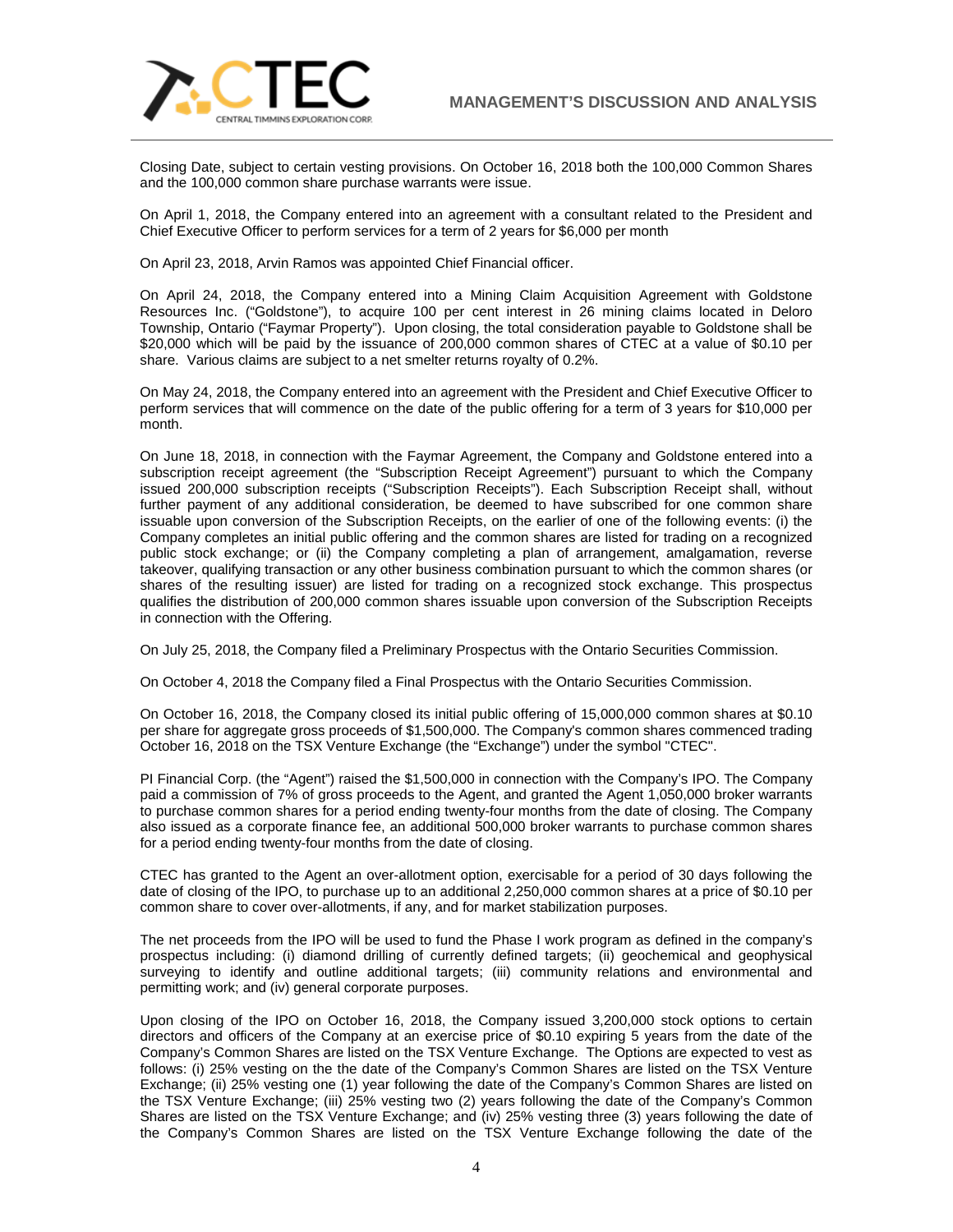

Company's Common Shares are listed on the TSX Venture Exchange.

On November 14, 2018 the Company announced that, further to its successfully completed initial public offering of an aggregate of 15,000,000 common shares of CTEC at a price of \$0.10 per common share, the agent has exercised its over-allotment option in full and has purchased an additional 2,250,000 common shares of CTEC at a price of \$0.10 per common share, for additional gross proceeds to CTEC of \$225,000. The Company paid a commission of 7% of gross proceeds to the Agent, and granted the Agent 157,500 broker warrants to purchase common shares for a period ending twenty-four months from the date of closing

## **Exploration and Development Summary**

CTEC has a total of 522 claim units in the Porcupine Mining District ("The Timmins Area Project"), of which 89 are patented claims included in the Dayton Agreement and the Racetrack Agreement.

The remaining 433 claims are unpatented and include 42 claim units located in Deloro Township, 93 in Ogden Township, 226 in Mountjoy Township, 49 in Godfrey Township and 23 in Four Corners Township.

On October 24, 2018 the Company announced that it has engaged a drilling contractor in preparation for the Company's initial 5,000-meter diamond drill program and provides an outline of its near-term exploration plan on its Timmins Project in Ontario, Canada.

CTEC has broken down the Timmins Project into four distinct township projects: Deloro and Ogden are located on the south side of the Porcupine Destor Fault Zone (PDFZ); and Mountjoy and the 4 Corners Project on the north side of the PDFZ (covering areas in Godfry, Robb, Jamison and Turnbull townships).

## **Highlights**

- Drill Contract
	- o Signed a drilling contract for a 5,000-meter phased diamond drill program to be completed in Q4, 2018 and Q1, 2019.
	- $\circ$  Drilling is expected to begin on or about October 25<sup>th</sup> on the Deloro Project.
	- o Initial drilling will focus on an area where historic drilling completed by Dictore Porcupine Gold Mines Limited<sup>(1)</sup> in 1939 intersected a total of 45 meters of gold mineralized core that averaged 2.7 g/t in three distinct zones in a 220m diamond drill hole. Historical intersection assays were 2.2 g/t Au over 11m, 1.8g/t Au over 12m and 3.3g/t Au over 22m of core length. Each of the intersections also had 1 or more high grade intersection ranging from a low of 6.3g/t Au to 21.9g/t Au all with 1.5m assay lengths.
	- (1) Historic drill intercepts and mining data from the Dictore Property were sourced from historic files and assay logs Assessment File 444 of Deloro Township; Timmins MNDM Office. QA/QC procedures and processes have not been audited by CTEC. Historical results are not necessarily indicative of future results. CTEC will twin the 1939 Dictore DDH #5 to confirm the accuracy of the 1939 assaying.
	- MMI Sampling in 2012 and 2018
		- o 1,800 MMI samples in Deloro and Ogden Townships and check sampling of 200 MMI locations in Mountjoy and on the 4 Corners Projects in 2018.
		- o Approximately 6,000 MMI samples taken to date on the 4 projects.
		- o SGS Lakefield completed MMI assaying for 52 elements, generating 300,000 individual assays.
		- o Serge Nadeau PhD completed analysis of the entire 6,000 sample MMI data base; initially in 2012 then ongoing through 2018. Mr. Nadeau's analysis has generated 20 targets spread over the 4 Timmins Project areas.
	- MOU's and Permitting
		- o An exploration MOU has been signed with two First Nations groups, The Matachewan First Nation and the Mattagami First Nation.
		- o 8 drill targets are already permitted, 2 are in progress.
		- Continuation of geochemistry and geophysics work to further define targets.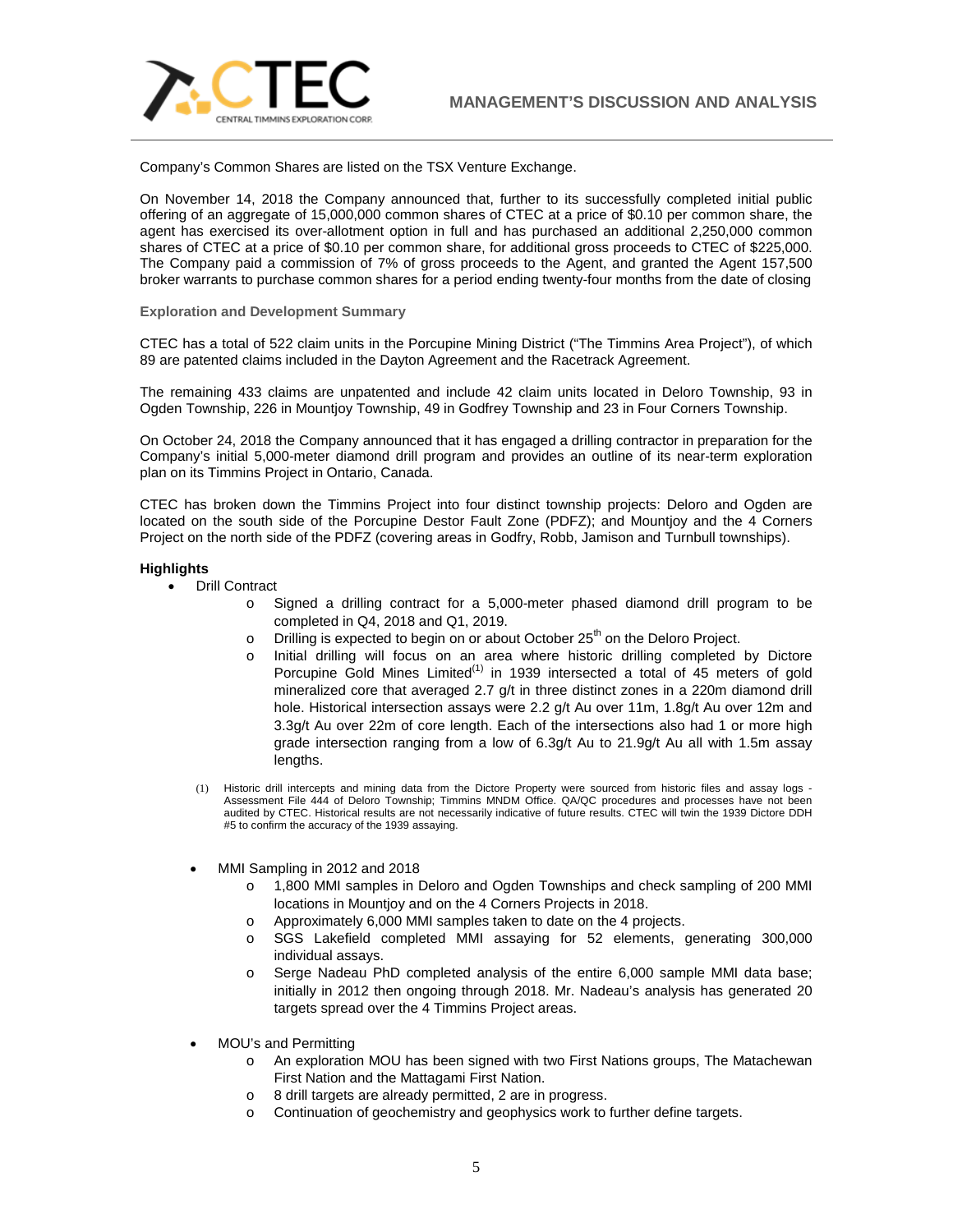

The next 9 drill targets are a combination of a minimum of 3 layers of positive exploration data. For example, a MMI geochem anomaly matched to airborne magnetic or E/M anomaly plus E/M, IP or Magnetic ground geophysical data to confirm the drill setup location.

CTEC held an open tender process for the 5,000m drilling contract for its Timmins Properties in October 2018. The NQ diameter diamond drill holes are expected to range between 300m and 500m in length. RPA in the NI 43 101 Report expected the program to be completed within 6 months with assays reported on a regular basis. "

# **Trends**

Current stock market conditions for public junior resource companies are not supportive of funding grassroots exploration or even advancing resource projects due to lower metal prices and the significant drop in oil prices. Given the difficulties in raising new capital through the equity markets, such companies are seeking out alternative sources of capital such as joint ventures with strategic partners, raising capital with financial partner equity groups, and investment from royalty-streaming investment groups. It is uncertain how long this trend will continue. Otherwise there are no unusual trends, events or uncertainties presently known or identifiable to management that are reasonably expected to have a material effect on the Company's business, financial condition or results of operations. The nature of the Company's business is demanding of capital for property acquisition costs, exploration and holding costs. The Company may stake ground as it becomes available for exploration and will drop claims from time to time if claims are deemed to have a low potential for a discovery. The Company intends to utilize cash on hand to meet its obligations and will continue to raise funds primarily by equity financings as necessary to augment this cash position as it does not have any operating cash flow.

#### *Flow-Through Expenditure Commitment*

As of September 30, 2018, the Company's remaining obligation for flow-through expenditures was \$97,317.

#### *Office and Management and Consulting Fee Commitment*

The Company is committed to monthly payments under the terms of operating agreements for the office space and management and consulting fees. The aggregate remaining payments per year are as follows:

| 2018 | 64.120     |
|------|------------|
| 2019 | \$ 270.478 |
| 2020 | \$ 252,779 |
| 2021 | 82.000     |

## *Use of Funds*

The Company will spend its available funds to further its stated business objectives. Specifically, the available funds will be spent to explore and develop the Timmins Area Project. There may be circumstances where, for sound business reasons, a reallocation of funds may be necessary in order for the Company to achieve its stated business objectives.

## **Industry Risks**

The Company is subject to numerous risk factors that may affect its business prospects in the future. These include risks inherent to exploration, development and operating companies, dependence on key personnel, commodity prices, and availability of capital, environmental and permitting risks, acquisition risks, competition and potential risks relating to land titles.

There are certain risk factors that could have material effects on the Company that are not quantifiable at present due to the nature of the Company's industry segment and other considerations.

## *Additional Capital*

The exploration and development activities of the Company may require substantial additional financing. Failure to obtain sufficient financing may result in delaying or indefinite postponement of exploration and development of any of the Company's properties. There can be no assurance that additional capital or other types of financing will be available if needed or that, if available, the terms of such financings will be favourable to the Company. In addition, low commodity prices may affect the Company's ability to obtain financing.

#### *Exploration Development and Operating Risk*

Mineral exploration involves many risks, which even a combination of experience, knowledge and careful evaluation may not be able to overcome. Operations in which the Company has a direct or indirect interest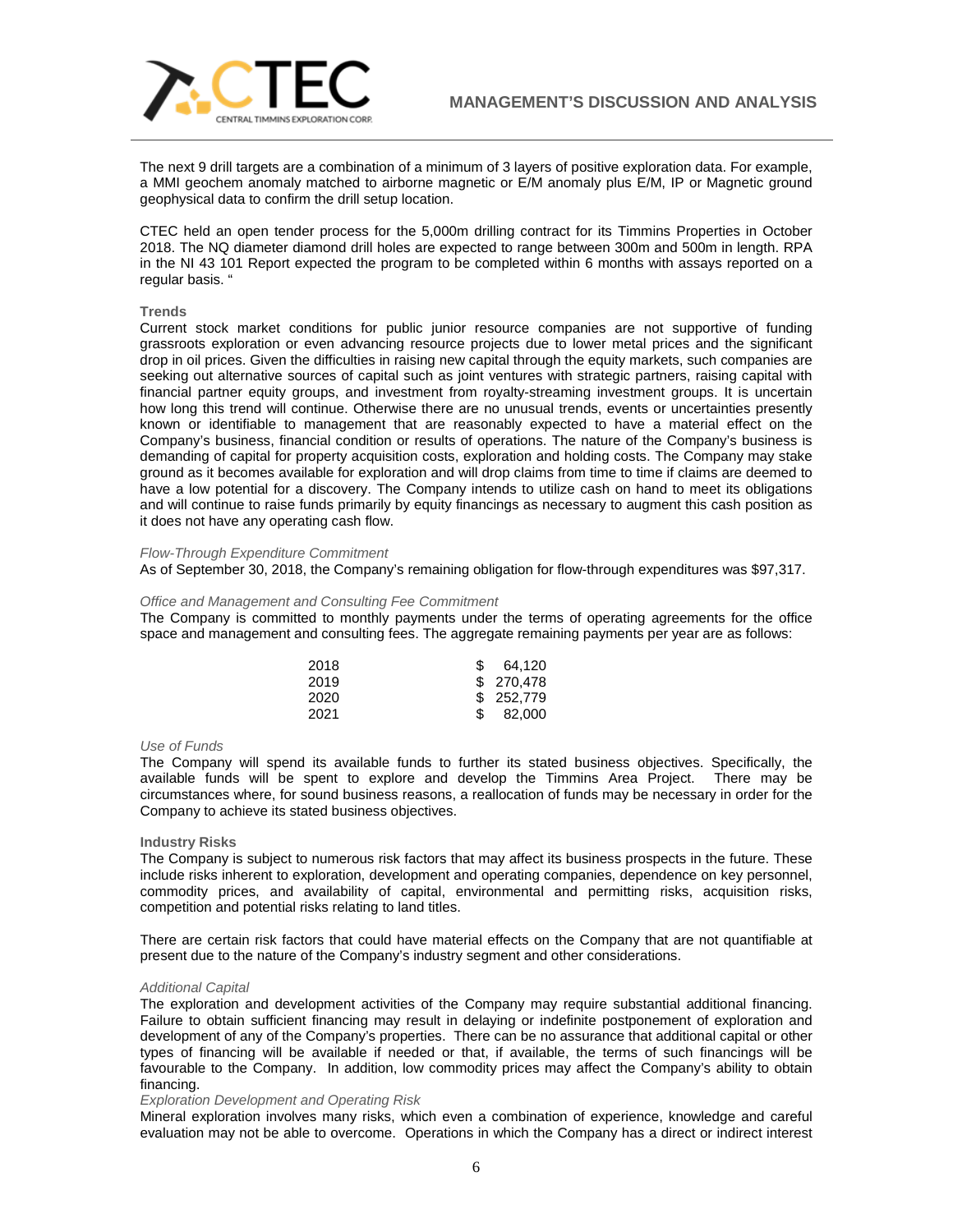

will be subject to all the hazards and risks normally incidental to exploration and development, any of which could result in work stoppages, damage to property, and possible environmental damage. None of the properties in which the Company has an interest have a known body of commercial ore. Development of the Company's mineral properties will follow upon obtaining satisfactory exploration results. Mineral exploration and development involves a high degree of risk and few properties that are explored are ultimately developed into producing mines. There is no assurance that the Company's mineral exploration and development activities will result in any discoveries of commercially viable bodies or ore. The long-term profitability of the Company's operations will be in part directly related to the cost and success of its exploration programs, which may be affected by a number of factors. Substantial expenditures are required to establish reserves through drilling, to develop process flow sheets, to extract the metal from the resources and, in the case of new properties, to develop the mining and processing facilities and infrastructure at any site chosen for mining. Although substantial benefits may be derived from the discovery of a major mineralized deposit, no assurance can be given that minerals will be discovered in sufficient quantities to justify commercial operations or that the funds required for development can be obtained on a timely basis.

#### *Business Risk*

The success of the operations and activities of CTEC Resources is dependent to a significant extent on the efforts and abilities of its management, outside contractors, experts and other advisors. Investors must be willing to rely to a significant degree on management's discretion and judgment, as well as the expertise and competence of the outside contractors, experts and other advisors. The Company does not have a formal program in place for succession of management and training of management. The loss of one or more of the key employees or contractors, if not replaced on a timely basis, could adversely affect the Company's operations and financial performance.

#### *Commodity Prices*

The price of the Company's common shares, its financial results, and exploration and development activities have been, or may in the future be, adversely affected by declines in the price of gold and/or other metals. Gold prices fluctuate widely and are affected by numerous factors beyond the Company's control such as the sale or purchase of commodities by various central banks, financial institutions, expectations of inflation or deflation, currency exchange fluctuations, interest rates, global or regional consumptive patterns, international supply and demand, speculative activities and increased production due to new project developments. Increased production methods and international economic and political trends. The developments, improved production methods and international economic and political trends. Company's revenues, if any, are expected to be in large part derived from mining, precious and base metals or interests related thereto. The effect of these factors on the price of metals, and therefore the economic viability of any of the Company's exploration projects, cannot accurately be predicted.

## *Environmental and Permitting*

All phases of the Company's operations are subject to environmental regulation in the various jurisdictions in which it operates. These regulations, among other things, mandate the maintenance of air and water quality standards, land reclamation, transportation, storage and disposal of hazardous waste. Environmental legislation is evolving in a manner which will require stricter standards and enforcement, increased fines and penalties for non-compliance, more stringent environmental assessments of proposed projects and a heightened degree of responsibility for companies and their officers, directors, and employees. There is no assurance that future changes in environmental regulation, if any, will not adversely affect the Company's operations.

To the Company's knowledge, there are no liabilities to date which relate to environmental risks or hazards.

#### *Risks Related to Environmental, Mining and Other Regulations*

CTEC and its prospective customers are subject to extensive environmental, health and safety regulations that impose, and will continue to impose, significant costs and liabilities. In addition, future regulations, or more stringent enforcement of existing regulations, could increase those costs and liabilities, which could adversely affect the Company's results of operations.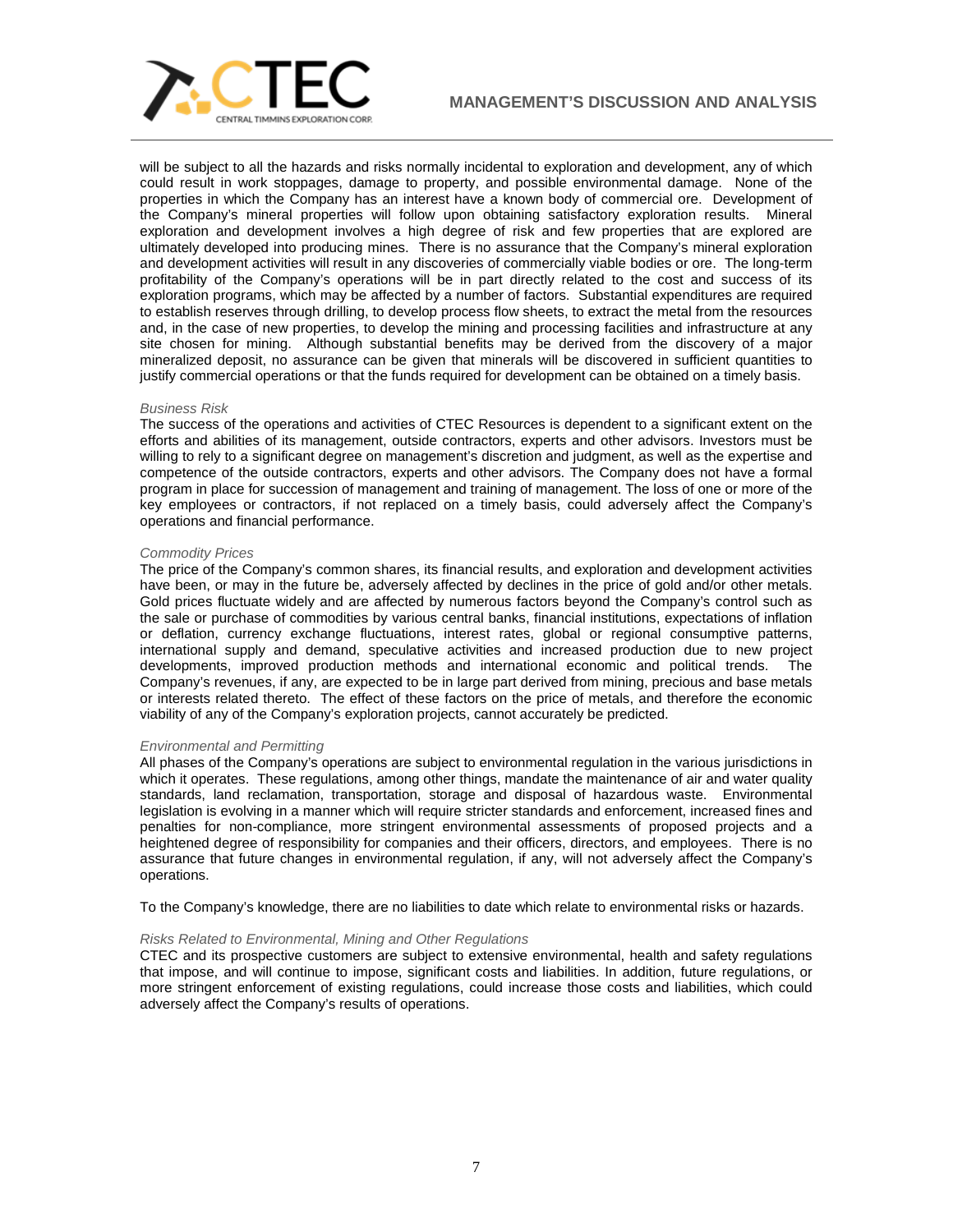

#### *Acquisition*

The Company uses its best judgment to acquire mineral properties for exploration and development. In pursuit of such opportunities, the Company may fail to select appropriate acquisition candidates or negotiate acceptable agreements, including arrangements to finance the acquisitions and development, or integrate such opportunity and their personnel with the Company. CTEC cannot assure that it can complete any acquisition that it pursues, or is currently pursuing, on favorable terms, or that any acquisition completed will ultimately benefit the Company. The Company's management and directors have experience globally, thus, potential acquisitions may be outside of Canada.

#### *Competition*

The mining industry is intensely competitive in all of its phases, and the Company competes with many companies possessing greater financial resources and technical facilities than itself. Competition in the mining business could adversely affect the Company's ability to acquire suitable producing properties or prospective properties for mineral exploration and development in the future.

#### *Land Title*

The Company has not sought formal title opinions on its mineral property interests in Canada. Any of the Company's properties may be subject to prior unregistered agreements or transfers or native land claims and title may be affected by undetected defects. The Company has no present knowledge of any material defect in the title of any of the properties in which the Company has or may acquire an interest.

#### **Review of Operations Selected Annual Information**

|                                                                       | <b>Date of Incorporation</b><br>November 10, 2017 to<br>December 31, 2017 |                  |
|-----------------------------------------------------------------------|---------------------------------------------------------------------------|------------------|
| Loss before income taxes                                              | S<br>S                                                                    | 475.582          |
| Net Loss and comprehensive loss<br>Loss per share – basic and diluted | S                                                                         | 475.582<br>0.048 |
| <b>Total Assets</b>                                                   | S                                                                         | 499.977          |

# **Three Months Ended September 30, 2018**

The Company had a net loss of \$172,485 or \$0.006 per share for the three months ended September 30, 2018.

Professional fees were \$25,395 for the three months ended September 30, 2018. Fees are high in the current period due to legal fees incurred for the preparation of the Company's Prospectus. These fees were routine professional services such as legal advice and audit fees. These expenses will increase on a going forward basis as the Company becomes more active and starts to raise additional funds.

General and administrative costs were \$17,223 for the three months ended September 30, 2018. These expenses will increase on a going forward basis as the Company becomes more active and starts to incur increased operating costs.

Shareholder information costs were \$9,856 for the three months ended September 30, 2018. Fees are high in the current period due to fees incurred for the filing of the Company's Prospectus. These expenses will increase on a going forward basis as the Company becomes more active and starts to incur increased disclosure and filing costs.

Investor relations and travel costs were \$8,406 for the three months ended September 30, 2018. These expenses will increase on a going forward basis as the Company becomes more active and starts to incur increased operating costs.

Total exploration and evaluation costs increased in the three months ended September 30, 2018 by \$111,605 to a cumulative total of \$637,319. The increase is due to geophysical surveying completed on the Timmins Area Properties and the preparation of the NI 43-101 technical report.

**Nine Months Ended September 30, 2018** The Company had a net loss of \$356,109 or \$0.013 per share for the nine months ended September 30,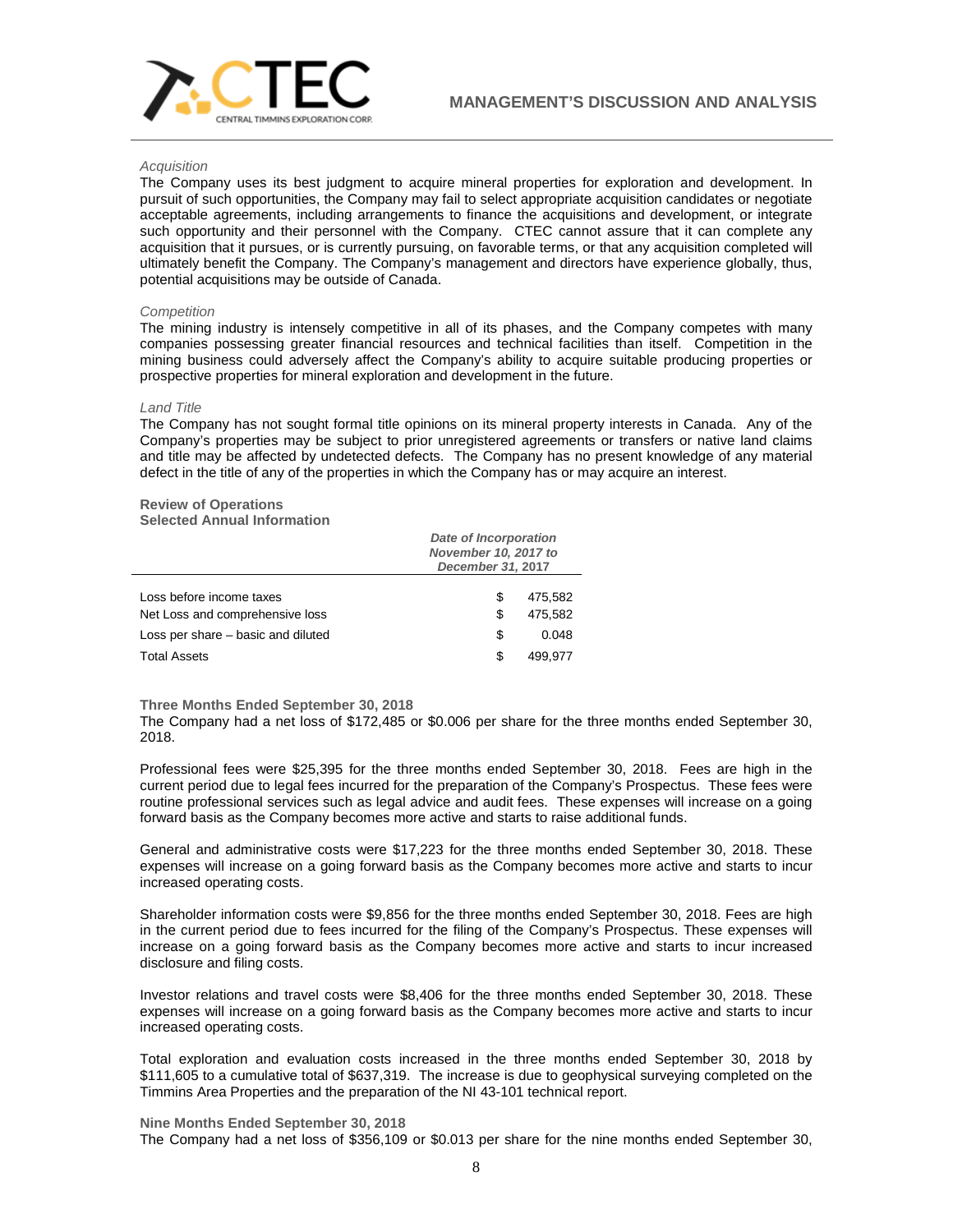

# 2018.

Professional fees were \$127,675 for the nine months ended September 30, 2018. Fees are high in the current period due to legal fees incurred for the preparation of the Company's Prospectus. These fees were routine professional services such as legal advice and audit fees. These expenses will increase on a going forward basis as the Company becomes more active and starts to raise additional funds.

General and administrative costs were \$39,261 for the nine months ended September 30, 2018. These expenses will increase on a going forward basis as the Company becomes more active and starts to incur increased operating costs.

Shareholder information costs were \$13,575 for the nine months ended September 30, 2018. Fees are high in the current period due to fees incurred for the filing of the Company's Prospectus. These expenses will increase on a going forward basis as the Company becomes more active and starts to incur increased disclosure and filing costs.

Investor relations and travel costs were \$10,838 for the nine months ended September 30, 2018. These expenses will increase on a going forward basis as the Company becomes more active and starts to incur increased operating costs.

Total exploration and evaluation costs increased in the nine months ended September 30, 2018 by \$272,733 to a cumulative total of \$637,319. The increase is due to geophysical surveying completed on the Timmins Area Properties and the preparation of the NI 43-101 technical report.

|                                                  | September 30,<br>2018 | <b>June 30,</b><br>2018 | March 31.<br>2018 | Date of Incorporation<br>November 10, 2017 to<br>December 31, 2017 |
|--------------------------------------------------|-----------------------|-------------------------|-------------------|--------------------------------------------------------------------|
| Income (loss) and comprehensive<br>income (loss) | (172, 485)            | (207, 227)              | 23.603            | (475, 582)                                                         |
| Income (loss) per share,<br>basic and diluted    | \$0,006               | \$0.007                 | \$0.001           | (\$0.048)                                                          |
| <b>Total assets</b>                              | 209.796               | 431.805                 | 568.436           | 499.977                                                            |

## **Liquidity and Capital Resources**

The mineral properties of the Company are in the exploration and development stage and, as a result, the Company has no source of operating cash flow. The exploration and development of the Company's properties depends on the ability of the Company to obtain financing.

If the Company's exploration programs are successful, additional funds will be required to develop the Company's properties and to place them into commercial production. The only source of future funds presently available to the Company is through the issuance of share capital, or by the sale of an interest in any of its properties in whole or in part. The ability of the Company to arrange such financing or sale of an interest in the future will depend in part upon the prevailing market conditions as well as the business performance of the Company. There can be no assurance that the Company will be successful in its efforts to arrange additional financing, if needed, on terms satisfactory to the Company. If additional financing is raised through the issuance of shares, control of the Company may change and shareholders may experience dilution. If adequate financing is not available, the Company may be required to delay, reduce the scope of, or eliminate one or more exploration activities or relinquish rights to certain of its interests. Failure to obtain additional financing on a timely basis could cause the Company to forfeit its interests in some or all of its properties and reduce or terminate its operations.

As at September 30, 2018, the Company had cash of \$178,222 (December 31, 2017 - \$499,977) to settle current liabilities of \$181,487 (December 31, 2017 - \$825,559). As such, liquidity risk for the Company should be considered high. All of the Company's financial trade liabilities have contractual maturities of less than one year and are subject to normal trade terms.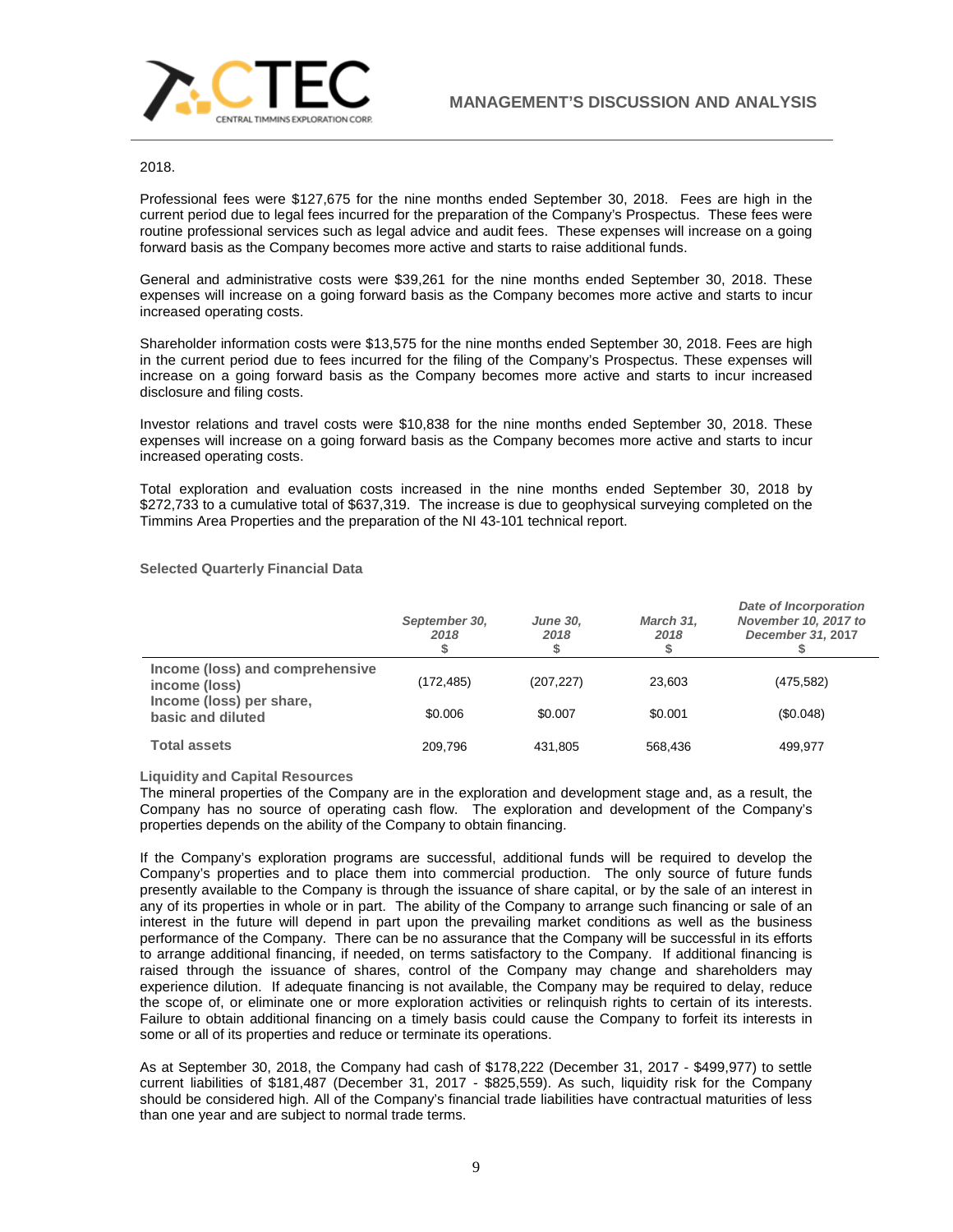

As at September 30, 2018, the Company had working capital of \$28,309 (December 31, 2017 - a working capital deficiency of \$325,582). In order to meet its longer-term working capital needs and property exploration expenditures, the Company intends on securing additional financing to ensure that those obligations are properly discharged. As such, management believes that the Company will then have sufficient working capital to discharge its current and anticipated obligations for a minimum of one year. There can be no assurance that CTEC will be successful in its efforts to arrange additional financing on terms satisfactory to the Company. If additional financing is raised through the issuance of shares from the treasury of the Company, control of CTEC may change and shareholders may experience additional dilution. If adequate financing is not available or cannot be obtained on a timely basis, the Company may be required to delay, reduce the scope of, or eliminate one or more of its exploration activities or relinquish some or all of its rights to certain of its interests in mineral properties.

## Transactions with Related Parties

As at September 30, 2018, the trade and other payables balance includes related party amounts of \$53,641 (December 31, 2017 - \$nil). The related parties are directors and officers of the Company, an individual who is related to the President and CEO of the Company and entities over which executive management and directors have control or significant influence. The amounts are for services rendered during the year and arose as a result of transactions entered into with the related parties in the ordinary course of business.

The Company executed a Promissory Note with directors and officers of the Company in the aggregate amount of \$350,000 as at December 31, 2017. The Promissory Notes are unsecured and bear an interest at a rate 10% calculated and payable semi-annually.

On February 26, 2018 the Company entered into a Conversion Agreement with each of its Promissory Note holders to which the parties agreed to convert \$350,000 of debt for 4,900,000 commons shares. The commons shares were valued at a fair value of \$0.05 per share for a total of \$245,000. The remaining \$105,000 was recorded as a gain on debt forgiveness in the interim condensed statement of income and comprehensive income. The accrued interest amount of \$8,438 was forgiven by the Promissory Note holders at the time of conversion was recorded as a gain on debt forgiveness in the interim condensed statement of income and comprehensive income.

# Compensation of key management personnel of the Company

The remuneration of directors and other members of key management personnel during the three and nine months ended September 30, 2018 were as follows:

|                                | <b>Three Months Ended</b><br>September 30, 2018 |        | <b>Nine Months Ended</b><br>September 30, 2018 |        |
|--------------------------------|-------------------------------------------------|--------|------------------------------------------------|--------|
| Management and consulting fees |                                                 | 19.500 |                                                | 40,500 |

**Other Information**

Additional Disclosure for Venture Companies without Significant Revenue

The following is additional financial information for the period regarding the Company as required by National Instrument 51-102 – Continuous Disclosure Obligations, for TSX-V issuers.

|                                         | September 30,<br>2018 |         |
|-----------------------------------------|-----------------------|---------|
| Exploration and evaluation expenditures | S                     | 272,733 |
| Administrative expenses                 | S                     | 196,814 |
| Total assets                            |                       | 209,796 |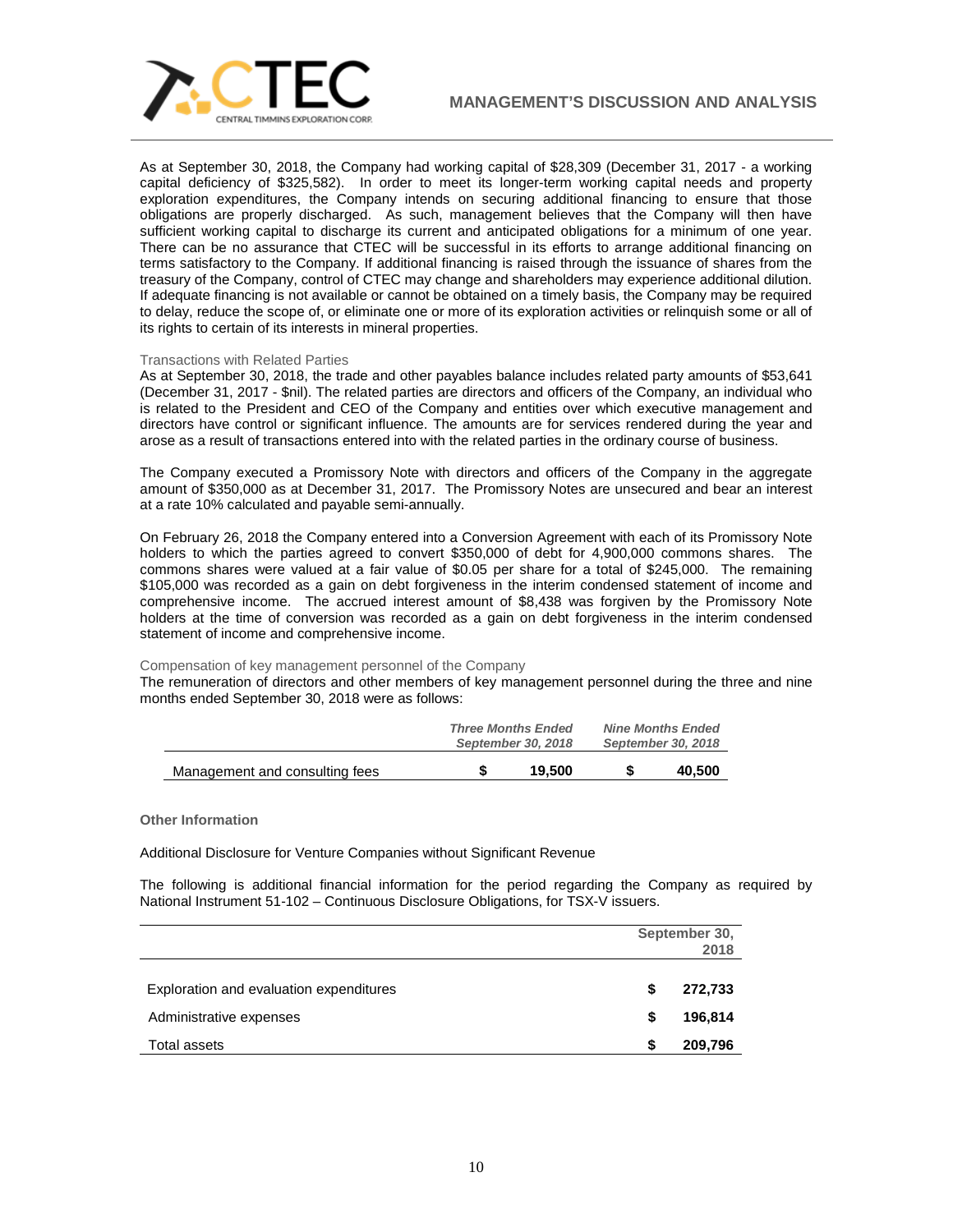

|                                                | For the nine months ended<br>September 30, 2018 |                 |
|------------------------------------------------|-------------------------------------------------|-----------------|
| <b>Exploration and evaluation expenditures</b> |                                                 | <b>Expensed</b> |
| Acquisition costs                              | \$                                              | 20,000          |
| Assays                                         |                                                 | 67,526          |
| Geophysical and MMI Surveys                    |                                                 | 116,377         |
| Technical Report (43-101)                      |                                                 | 57,293          |
| Other exploration and evaluation expenditures  |                                                 | 11,537          |
| Total exploration and evaluation expenditures  | \$                                              | 272,733         |
| <b>Administrative Expenses</b>                 | For the nine months ended<br>September 30, 2018 |                 |
| General and administrative                     | \$                                              | 39,261          |
| Interest on related party loans                |                                                 | 5,465           |
| Professional fees                              |                                                 | 127,675         |
| Shareholder information                        |                                                 | 13,575          |
| Investor relations and travel                  |                                                 | 10,838          |
|                                                | \$                                              | 196,814         |
| <b>Outstanding share data</b>                  | As at September 30, 2018                        |                 |
| Issued and outstanding common shares           |                                                 | 28,800,000      |

**Significant Accounting Policies**

**Dividends**

The Company has neither declared nor paid any dividends on its common shares. The Company intends to retain its earnings, if any, to finance growth and expand its operations and does not anticipate paying any dividends on its common shares in the foreseeable future.

# **Assessment of Recoverability of Future Income Tax Assets**

In preparing the financial statements, the Company is required to estimate its income tax obligations. This process involves estimating the actual tax exposure together with assessing temporary differences resulting from differing treatment of items for tax and accounting purposes. The Company assesses, based on all available evidence, the likelihood that the future income tax assets will be recovered from future taxable income and, to the extent that recovery cannot be considered "more likely than not," a valuation allowance is established. If the valuation allowance is changed in a period, an expense or benefit must be included within the tax provision on the income statement.

# **Assessment of Recoverability of HST Recoverable**

The carrying amount of HST Recoverable is considered representative of its values. The Company assesses the likelihood that HST will be recovered and, to the extent that recovery is considered doubtful, a provision for doubtful accounts is recorded.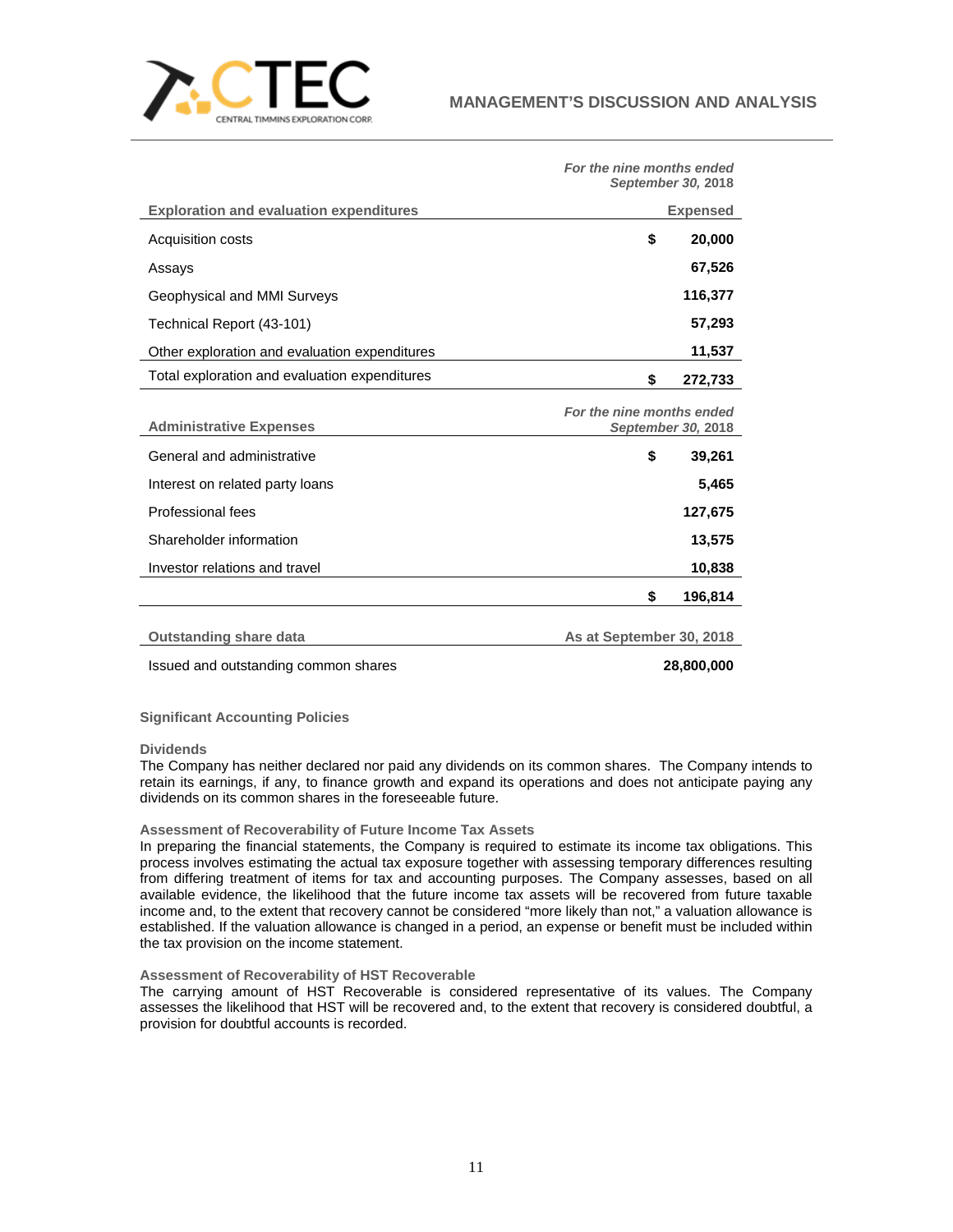

# **Critical Accounting Policies**

#### **Going Concern**

The business of mining and exploring for minerals involves a high degree of risk and there can be no assurance that current exploration programs will result in profitable mining operations. The recoverability of the carrying value of interest in mineral properties and the Company's continued existence is dependent upon the preservation of its interest in the underlying properties, the discovery of economically recoverable reserves, the achievement of profitable operations, or the ability of the Company to raise additional financing, if necessary, or alternatively upon the Company's ability to dispose of its interests on an advantageous basis. Changes in future conditions could require material write-downs to the carrying values.

The Company has historically relied on equity financing to raise capital and future raises may be impacted by the current global situation and economic uncertainties. Management has considered how these conditions may impact the Company's viability given its current capital structure and considers that until the outcome of financing activities is known there is significant doubt about the Company's ability to continue as a going concern.

Although the Company has taken steps to verify title to the properties on which it is conducting exploration and in which it has an interest, in accordance with industry standards for the current stage of exploration of such properties, these procedures do not guarantee the Company's title. Property title may be subject to unregistered prior agreements, aboriginal claims, unregistered claims, and non-compliance with regulatory and environmental requirements.

Management plans to secure the necessary financing through the issuance of new equity or debt instruments, and/or by entering into joint venture arrangements. Nevertheless, there is no guarantee that these initiatives will be successful.

The Company will require substantial additional funds to further explore and, if warranted, develop its exploration properties. The Company has limited financial resources and no current source of recurring revenue, and there is no assurance that additional funding will be available to the Company to carry out the completion of its planned exploration activities. There can be no assurance that the Company will be able to obtain adequate financing in the future or that the terms of such financing will be favourable. Failure to obtain such additional financing could result in the delay or indefinite postponement of further exploration and property development. The terms of any additional financing obtained by the Company could result in substantial dilution to the shareholders of the Company.

## **Income Tax**

The Company accounts for income taxes in accordance with the asset and liability method. The determination of future income tax assets and liabilities is based on the differences between the financial statement and the income tax bases of assets and liabilities, using substantively enacted tax rates in effect for the period in which the differences are expected to reverse. Future income tax assets are recorded to recognize tax benefits only to the extent that, based on available evidence, it is more likely than not that they will be realized.

## **Cash**

Cash consists of cash held with a Canadian chartered bank.

#### **Loss per Share**

Basic loss per share is determined by dividing the net loss by the weighted average number of ordinary shares outstanding during the financial period. Diluted loss per share is calculated using the treasury stock method. The amount is the same as basic loss per share as the effect of including potential issues of shares under option or from warrant exercises would be anti-dilutive.

#### **Capital Management**

The Company includes shareholders equity (deficit) in the definition of capital.

The Company manages its capital structure and makes adjustments to it, based on the funds available to the Company, in order to support the acquisition, exploration and development of mineral properties and to ensure it continues as a going concern. The Board of Directors does not establish quantitative return on capital criteria for management, but rather relies on the expertise of the Company's management to sustain future development of the business.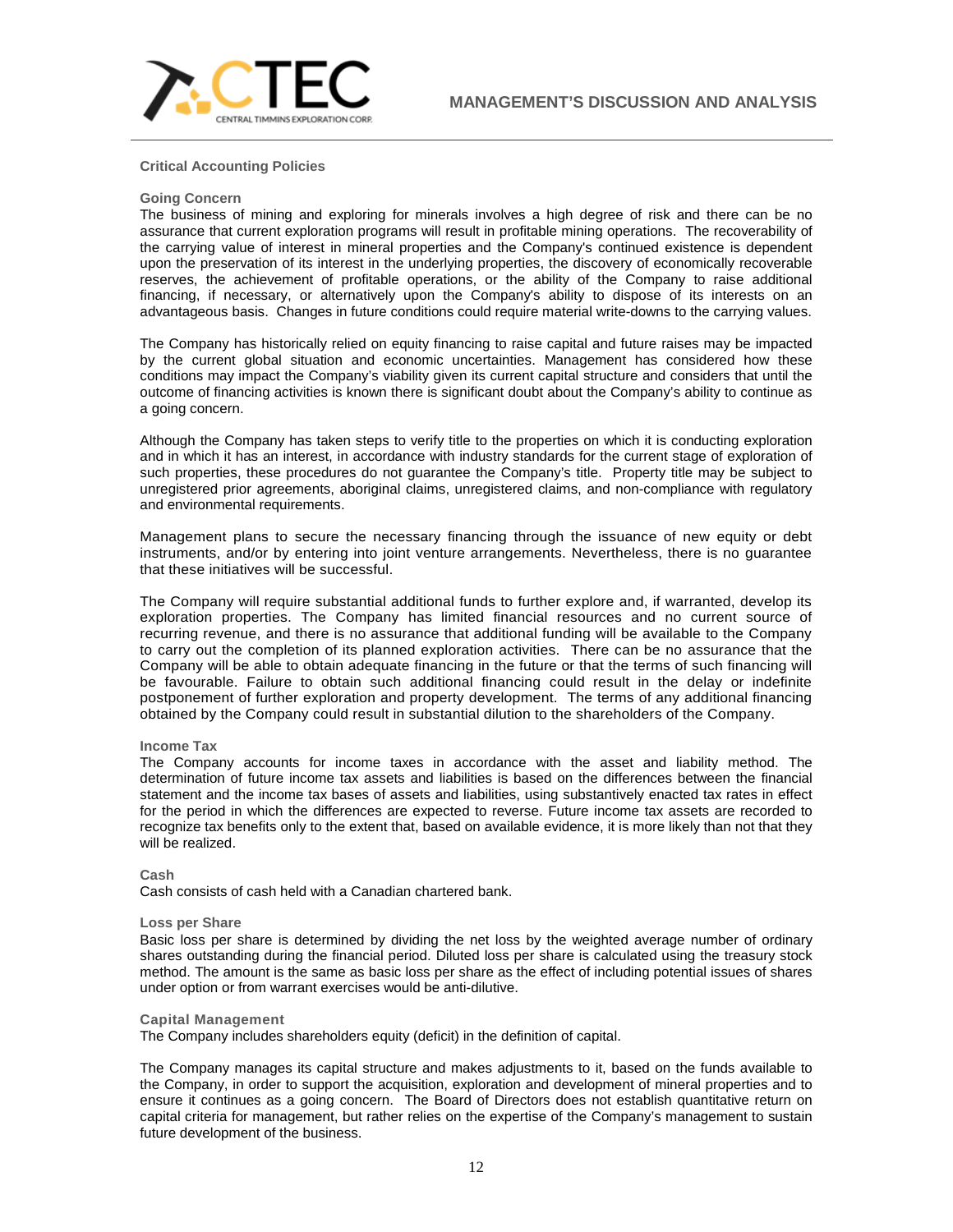

All of the properties in which the Company currently has an interest are in the exploration stage with no operating revenues; as such, the Company is dependent on external financing to fund its activities. In order to carry out the planned exploration and pay for administrative costs, the Company will spend its existing working capital and raise additional amounts as needed. The Company will continue to assess new properties and seek to acquire an interest in additional properties if management feels there is sufficient geologic or economic potential and if it has adequate financial resources to do so.

Recent market conditions have and are expected to continue to have an adverse impact on the ability of junior mining exploration companies to secure equity funding. The Company relies on equity financing to raise capital and will continue its attempts to do so. Although CTEC was successful in securing debt and equity financing in the current and recent periods, there is no guarantee that future fund-raising attempts will be equally successful.

Management reviews its capital management approach on an ongoing basis and believes that this approach, given the relative size of the Company, is reasonable.

The Company classifies financial instrument fair values in a hierarchy comprising three levels reflecting the significance of the inputs used in making the measurements, described as follows:

Level 1: Valuations based on quoted prices (unadjusted) in active markets for identical assets or liabilities;

Level 2: Valuations based on directly or indirectly observable inputs in active markets for similar assets or liabilities, other than Level 1 prices, such as quoted interest or currency exchange rates;

And

Level 3: Valuations based on significant inputs that are not derived from observable market data, such as discounted cash flow methodologies based on internal cash flow forecasts.

Cash is classified as level 1.

# **Financial Risk Factors**

## **Financial Liabilities**

Financial liabilities classified as other-financial-liabilities are initially recognized at fair value less directly attributable transaction costs. After initial recognition, other‐financial-liabilities are subsequently measured at amortized cost using the effective interest method. The effective interest method is a method of calculating the amortized cost of a financial liability and of allocating interest expense over the relevant period. The effective interest rate is the rate that exactly discounts estimated future cash payments through the expected life of the financial liability, or, where appropriate, a shorter period. The Company's trade and other payables and due to related parties are classified as other‐financial‐liabilities.

Financial liabilities classified as FVTPL include financial liabilities held for trading and financial liabilities designated upon initial recognition as FVTPL. Derivatives, including separated embedded derivatives are also classified as held for trading unless they are designated as effective hedging instruments. Fair value changes on financial liabilities classified as FVTPL are recognized through the statement of comprehensive loss. At September 30, 2018 the Company has not classified any financial liabilities as FVTPL.

## **Risks**

A summary of the Company's risk exposures as it relates to financial instruments are reflected below:

**(i) Credit Risk**

Credit risk is the risk of loss associated with a counter-party's inability to fulfill its payment. The Company's credit risk is primarily attributable to cash and receivables and other assets included in current assets. The Company has no material concentration of credit risk arising from operations. Cash consists of bank deposits, which are held by a Canadian chartered bank, and management believes the risk of loss is remote. The Company's receivables and other assets are normally collected within a 60-90 day period. The Company has not experienced any significant collection issues to September 30, 2018.

The Company's maximum exposure to credit risk as at September 30, 2018 is the carrying value of cash.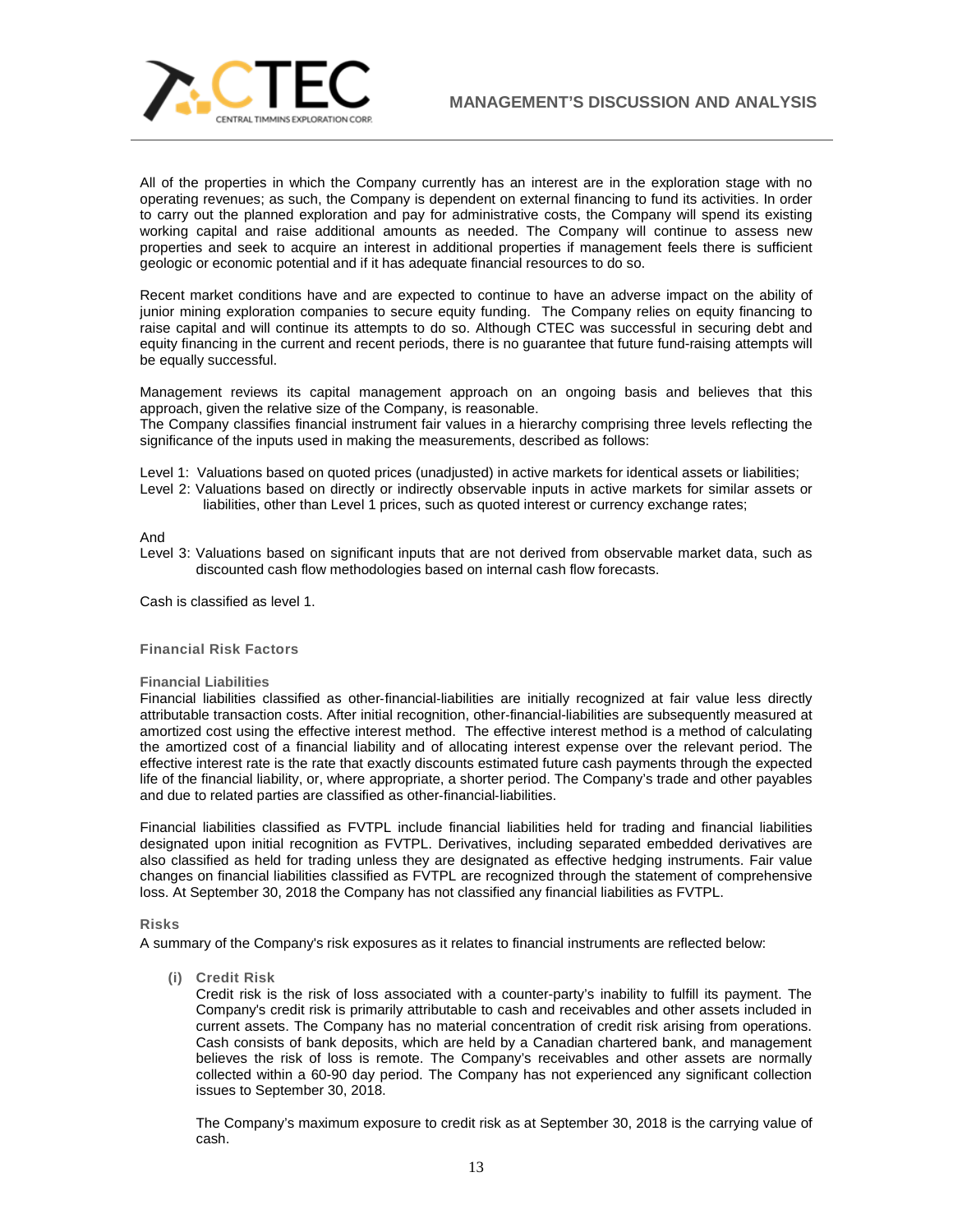

# **(ii) Liquidity Risk**

The Company's approach to managing liquidity risk is to ensure that it will have sufficient liquidity to meet liabilities when due and ensuring an adequate supply of funds to enable the Company to carry out its intended programs. As at September 30, 2018, the Company had a cash balance of \$178,222 (December 31, 2017 - \$499,977) to settle current liabilities of \$181,487 (December 31, 2017 - \$825,559). As such, liquidity risk for the Company should be considered high. All of the Company's financial trade liabilities have contractual maturities of less than one year and are subject to normal trade terms.

As at September 30, 2018, the Company had working capital of \$28,309 (December 31, 2017 - a working capital deficiency of \$325,582). In order to meet its longer-term working capital needs and property exploration expenditures, the Company intends on securing additional financing to ensure that those obligations are properly discharged. As such, management believes that the Company will then have sufficient working capital to discharge its current and anticipated obligations for a minimum of one year. There can be no assurance that CTEC will be successful in its efforts to arrange additional financing on terms satisfactory to the Company. If additional financing is raised through the issuance of shares from the treasury of the Company, control of CTEC may change and shareholders may experience additional dilution. If adequate financing is not available or cannot be obtained on a timely basis, the Company may be required to delay, reduce the scope of, or eliminate one or more of its exploration activities or relinquish some or all of its rights to certain of its interests in mineral properties.

## **(iii) Interest Rate Risk**

The Company's interest rate risk related to interest-bearing obligations and deposits is as follows:

The Company is subject to interest charges of 10% on related party loans payable (Note 10).

## **Additional Capital**

The continued exploration by the Company will require substantial additional financing. There can be no assurance that additional capital or other types of financing will be available if needed or that, if available, the terms of such financings will be favorable to the Company. In addition, low commodity prices may affect the Company's ability to obtain financing since the equity investment that constitutes the primary asset of the Company is linked to such prices.

## **Critical Accounting Estimates**

The preparation of financial statements in conformity with IFRS requires management to make judgments and estimates and form assumptions that affect the reported amounts of assets and liabilities at the date of the financial statements and reported amounts of revenues and expenses during the reporting period. On an ongoing basis, management evaluates its judgments and estimates in relation to assets, liabilities, revenue and expenses. Management uses historical experience and various other factors it believes to be reasonable under the given circumstances as the basis for its judgments and estimates. Actual outcomes may differ from these estimates under different assumptions and conditions.

The most significant estimates and judgments relate to, but are not limited to, the following:

- accounting policy for exploration and evaluation expenditures as an expense;
- ownership and control of property requires the use of judgment; and
- assessment of the going concern assumption as detailed in Note 1 to the financial statements.